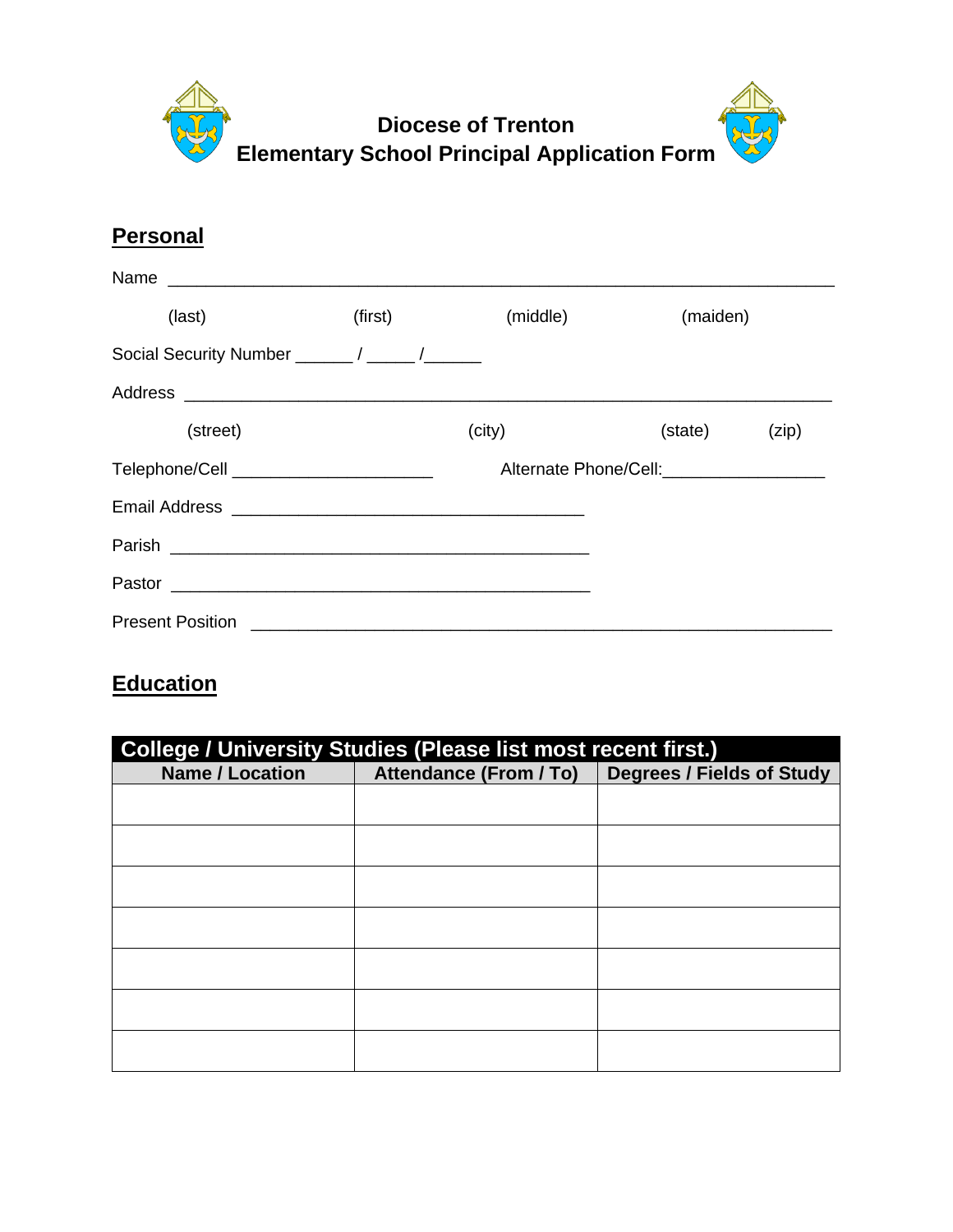| <b>Certifications</b> |                                                    |                         |
|-----------------------|----------------------------------------------------|-------------------------|
| <b>State / Type</b>   | <b>Area / Subject</b><br><b>Certificate Number</b> | <b>Issued / Expires</b> |
|                       |                                                    |                         |
|                       |                                                    |                         |
|                       |                                                    |                         |
|                       |                                                    |                         |
|                       |                                                    |                         |
|                       |                                                    |                         |

#### **Please submit a copy of diploma (s), certifications, verification of Virtus training.**

Catechist Certification Yes\_\_\_\_ No\_\_\_\_ Date of Issue \_\_\_\_\_\_\_\_\_\_\_\_\_\_\_\_\_\_\_\_\_\_\_\_\_\_\_

Diocese of Issue \_\_\_\_\_\_\_\_\_\_\_\_\_\_\_\_\_\_\_\_\_\_\_\_\_\_\_\_\_\_\_\_\_\_\_

Number of Credits for Religious Studies \_\_\_\_\_\_\_

### **Professional Educational Experience**

| <b>School &amp; Address</b> | <b>Position</b> | <b>Name of Principal / Supervisor</b> |
|-----------------------------|-----------------|---------------------------------------|
| <b>Dates of Service</b>     | <b>Salary</b>   | <b>Reason for Leaving</b>             |
|                             |                 |                                       |
|                             |                 |                                       |
|                             |                 |                                       |
|                             |                 |                                       |
|                             |                 |                                       |
|                             |                 |                                       |
|                             |                 |                                       |
|                             |                 |                                       |
|                             |                 |                                       |
|                             |                 |                                       |
|                             |                 |                                       |
|                             |                 |                                       |
|                             |                 |                                       |
|                             |                 |                                       |
|                             |                 |                                       |
|                             |                 |                                       |
|                             |                 |                                       |
|                             |                 |                                       |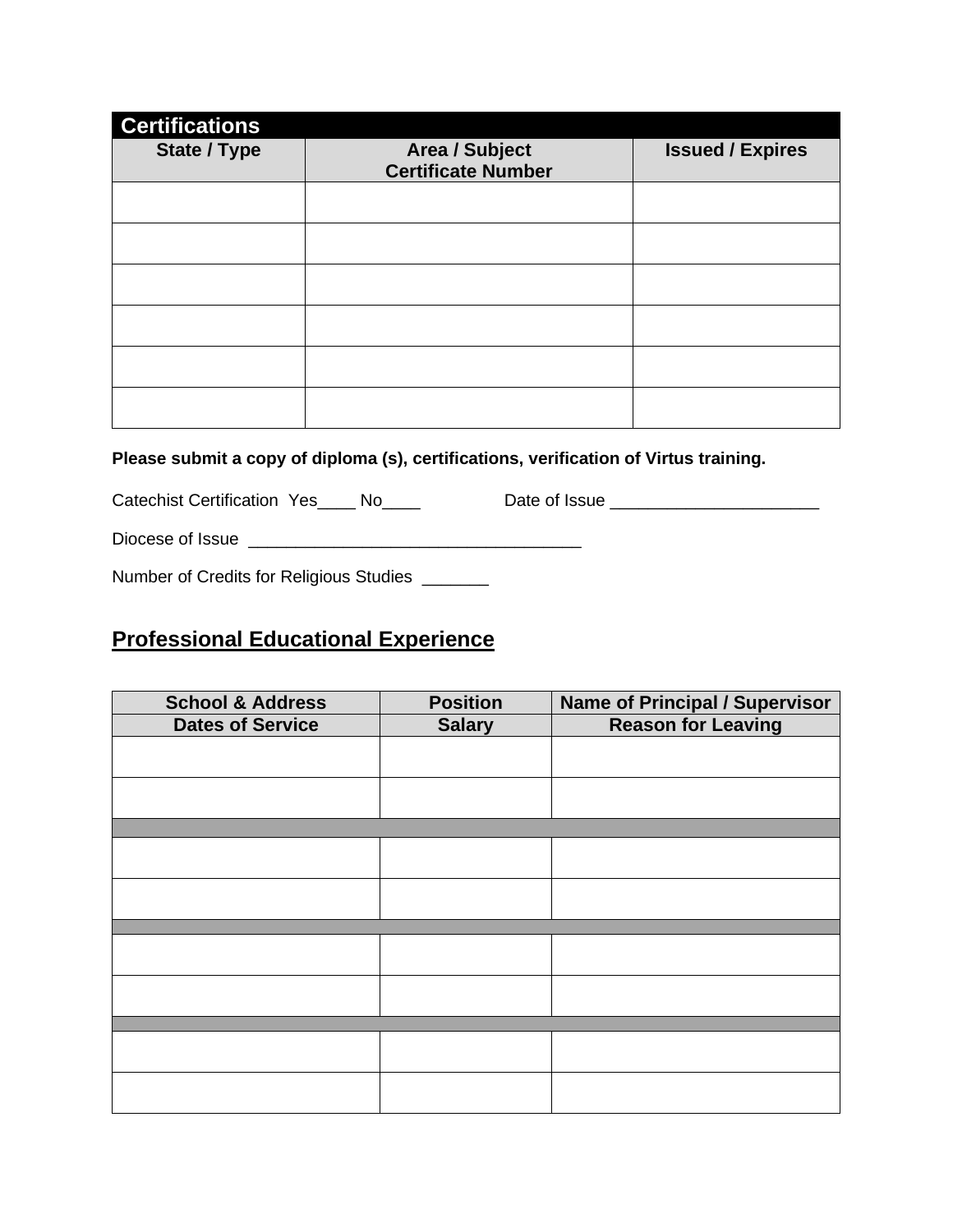## **References**

**Minimum 1 Personal and 3 current Professional References.** 

| <b>Personal</b>     |                |              |              |
|---------------------|----------------|--------------|--------------|
| <b>Name</b>         | <b>Address</b> | <b>Phone</b> | <b>Email</b> |
|                     |                |              |              |
|                     |                |              |              |
|                     |                |              |              |
|                     |                |              |              |
|                     |                |              |              |
|                     |                |              |              |
| <b>Professional</b> |                |              |              |
| <b>Name</b>         |                |              |              |
|                     | <b>Address</b> | <b>Phone</b> | <b>Email</b> |
|                     |                |              |              |
|                     |                |              |              |
|                     |                |              |              |
|                     |                |              |              |
|                     |                |              |              |

| <b>Membership in Professional Organizations</b> | Leadership in Activities |
|-------------------------------------------------|--------------------------|
|                                                 |                          |
|                                                 |                          |
|                                                 |                          |
|                                                 |                          |
|                                                 |                          |
|                                                 |                          |
|                                                 |                          |
|                                                 |                          |
|                                                 |                          |

**Attach a supplemental page if more space is necessary.**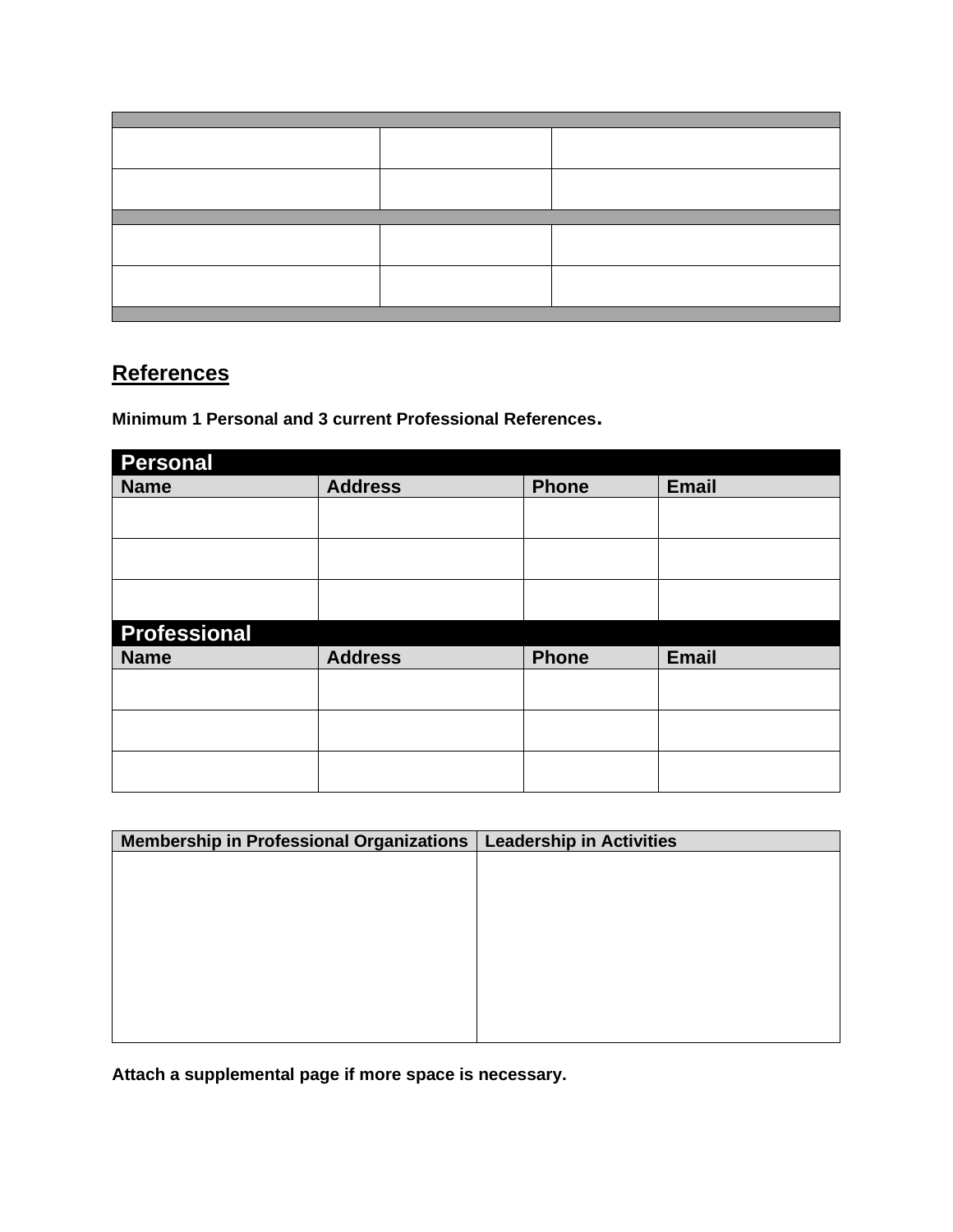# **Additional Relevant Work Experience**

| <b>Position</b> | <b>Name of Principal / Supervisor</b> |
|-----------------|---------------------------------------|
| <b>Salary</b>   | <b>Reason for Leaving</b>             |
|                 |                                       |
|                 |                                       |
|                 |                                       |
|                 |                                       |
|                 |                                       |
|                 |                                       |
|                 |                                       |
|                 |                                       |
|                 |                                       |
|                 |                                       |

# **Background**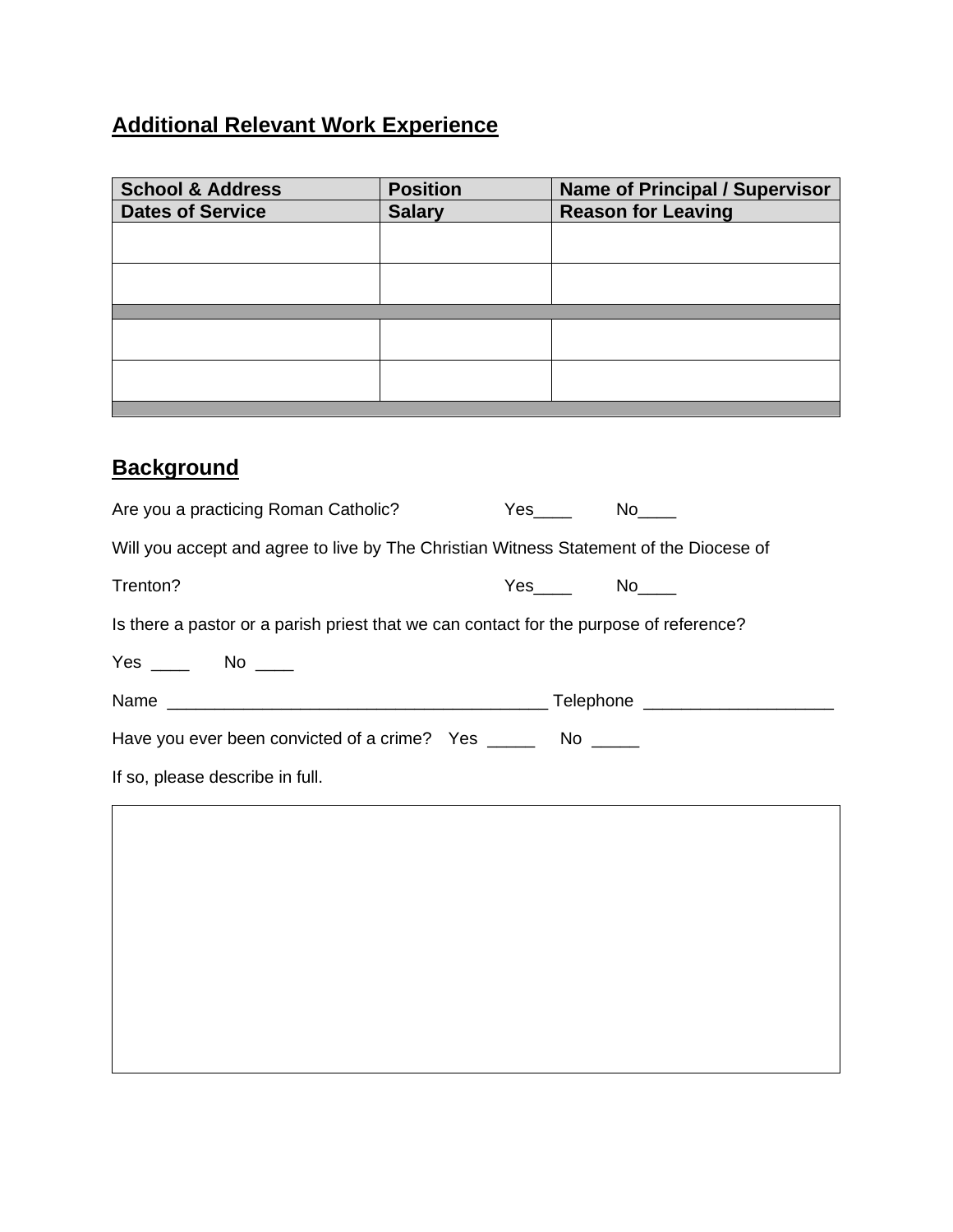### **Educational Philosophy, Vision and Leadership**

1. Please describe your philosophy of Education.

2. What is your vision of Catholic elementary education in the 21<sup>st</sup> Century? How might your vision look or be implemented at Holy Cross Academy?

3. In what ways will your leadership skills grow and sustain the effective oversight and management and the spiritual environment of the Holy Cross Academy?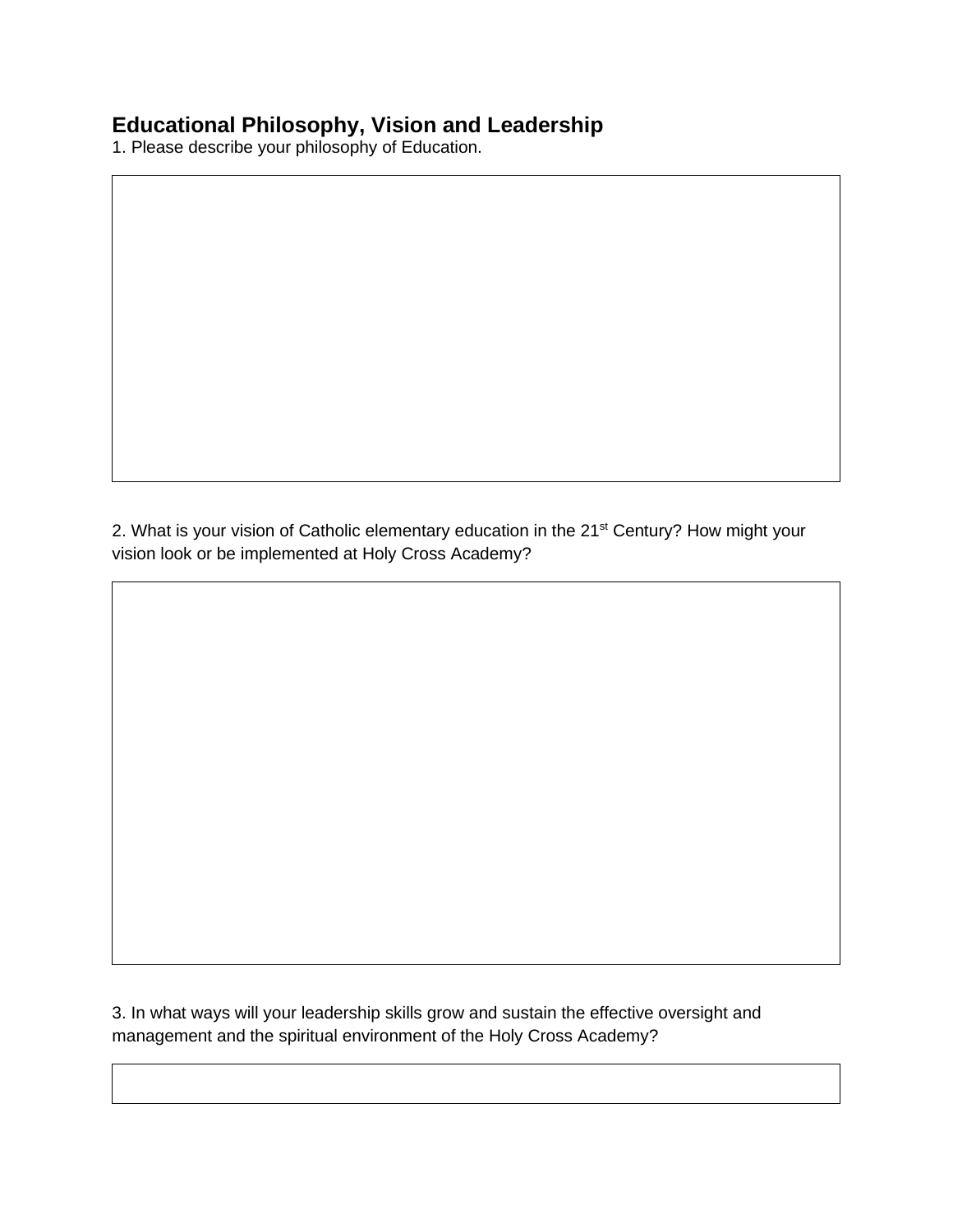4. Please describe the relationship you would strive to cultivate between the school and the parish/ staff/ parents.